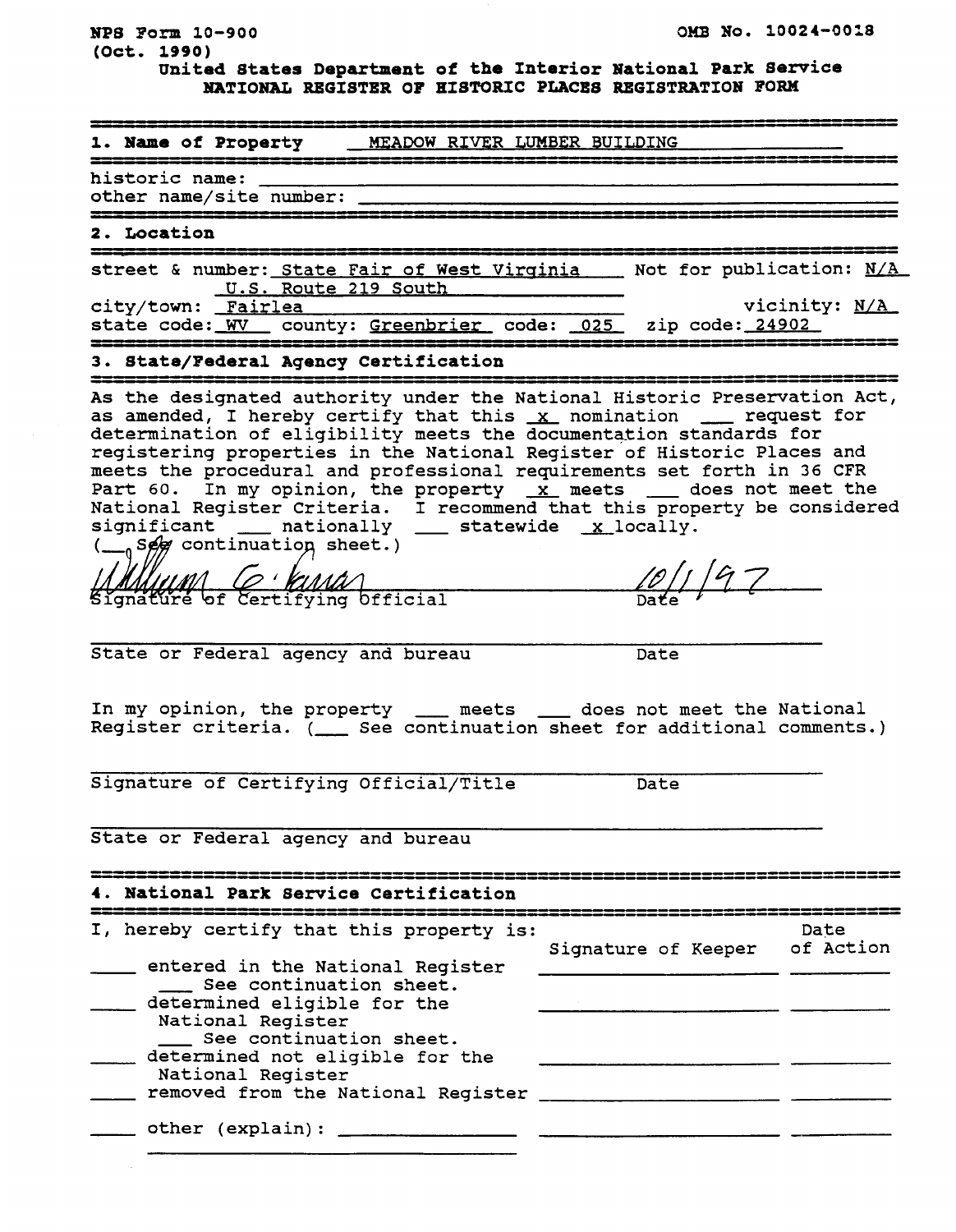Meadow River Lumber Buildins **Name of Property** 

Greenbrier County, WV **County and State** 

| <u>Meadow River Lumber Building</u>                                                               | <u>Greenbrier County, WV</u>                                                           |  |  |  |
|---------------------------------------------------------------------------------------------------|----------------------------------------------------------------------------------------|--|--|--|
| Name of Property                                                                                  | County and State                                                                       |  |  |  |
| 22#22322332222####### <del>#####</del> ####<br>5. Classification                                  |                                                                                        |  |  |  |
| <u>1322 1332 1333 1345 1356 1357 1358 1359 135</u>                                                |                                                                                        |  |  |  |
| Ownership of Property:                                                                            | Category of Property                                                                   |  |  |  |
| (Check as many boxes as apply)                                                                    | (Check only one box)                                                                   |  |  |  |
| x private                                                                                         | $\underline{x}$ building(s)                                                            |  |  |  |
| $\equiv$ public-local                                                                             | __ district                                                                            |  |  |  |
| _ public-State                                                                                    | site                                                                                   |  |  |  |
| __ public-Federal                                                                                 | _ structure                                                                            |  |  |  |
|                                                                                                   | _ object                                                                               |  |  |  |
| Number of Resources within Property<br>(Do not include previously listed resources in the count.) |                                                                                        |  |  |  |
| Contributing<br>Noncontributing                                                                   |                                                                                        |  |  |  |
| $\overline{\mathbf{1}}$ $\overline{\mathbf{1}}$                                                   | buildings                                                                              |  |  |  |
|                                                                                                   |                                                                                        |  |  |  |
|                                                                                                   | _ objects                                                                              |  |  |  |
| $\overline{\text{O}}$                                                                             | TOTAL                                                                                  |  |  |  |
|                                                                                                   |                                                                                        |  |  |  |
| 6. Function or Use                                                                                | FIRRHHVVUURTIONSUUSSE SEESSE SUURUUSSU SEESSU SUURUUSSU SUURUUSSE SEESSU SUURUUSSU S   |  |  |  |
| <b>Historic Functions</b>                                                                         | Current Functions                                                                      |  |  |  |
|                                                                                                   | (Enter categories from instructions) (Enter categories from instructions)              |  |  |  |
| RECREATION & CULTURE:                                                                             | RECREATION & CULTURE                                                                   |  |  |  |
| MUSEUM - exhibition hall                                                                          | MUSEUM - exhibition hall                                                               |  |  |  |
| FAIR - state fair                                                                                 | FAIR - state fair                                                                      |  |  |  |
|                                                                                                   |                                                                                        |  |  |  |
|                                                                                                   |                                                                                        |  |  |  |
| 7. Description                                                                                    |                                                                                        |  |  |  |
| -----------------------                                                                           |                                                                                        |  |  |  |
|                                                                                                   |                                                                                        |  |  |  |
| Architectural Classification:                                                                     | Materials<br>(Enter categories from instructions) (Enter categories from instructions) |  |  |  |
| LATE 19TH AND EARLY 20TH CENTURY Foundation wire brick piers                                      |                                                                                        |  |  |  |
| <b>AMERICAN MOVEMENTS:</b>                                                                        | wood siding, wooden<br>Walls                                                           |  |  |  |
| Bungalow/Craftsman                                                                                | shingles                                                                               |  |  |  |
|                                                                                                   | asphalt shingles<br>Roof                                                               |  |  |  |
|                                                                                                   | Other                                                                                  |  |  |  |
|                                                                                                   |                                                                                        |  |  |  |
| Narrative Description                                                                             |                                                                                        |  |  |  |

(Describe the historic and current condition of the property on one or more continuation sheets.)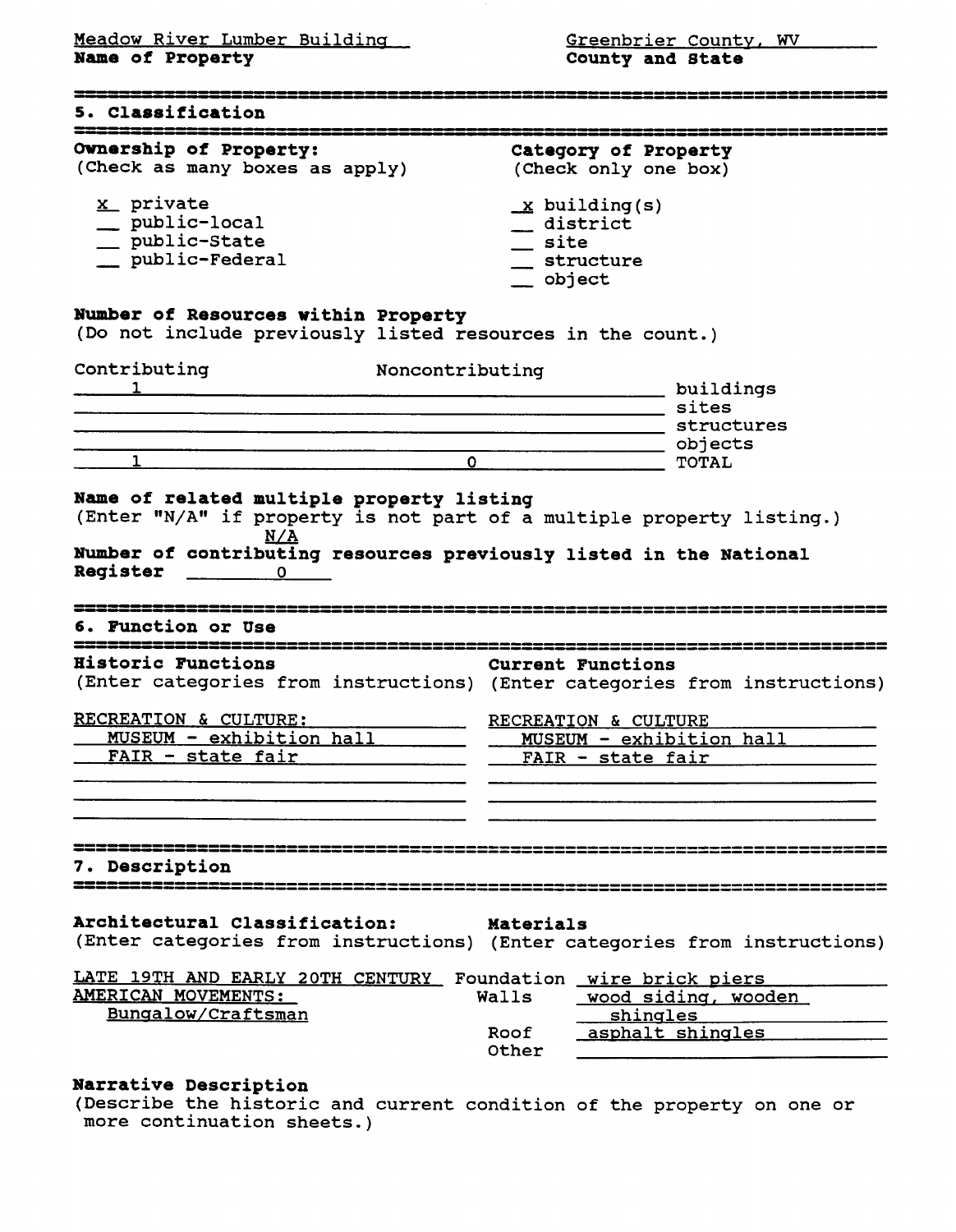# **8. Statement of Significance**

# **Applicable National Register Criteria**

**(Mark "X" in one or more boxes for the criteria qualifying the property for National Register listing.)** 

- **x A Property is associated with events that have made a significant contribution to the broad patterns of our history.**
- **B** Property is associated with the lives of persons significant in our **past.**
- **x C Property embodies the distinctive characteristics of a type, period, or method of construction or represents the work of a master, or possesses high artistic values, or represents a significant and distinguishable entity whose components lack individual distinction.**
- **D Property has yielded, or is likely to yield, information important in prehistory or history.**

## **Criteria Considerations**

(Mark "X" in all the boxes that apply.)

**Property is:** 

- (Mark "X" in all the boxes that apply.)<br>Property is:<br>\_\_ **A** owned by a religious institution or used for religious purposes. Property is:<br>\_\_ **A** owned by a religious institution or<br>\_\_ **B** removed from its original location.
- **E C** a birthplace or grave.<br> **C** a birthplace or grave.
- 
- **D a cemetery.**
- **E a reconstructed building, object, or structure.**
- **F a commemorative property.**
- **G less than 50 years of age or achieved significance within the past 50 years.**

**Areas of Significance (Enter categories from instructions) COMMERCE ARCHITECTURE** 

**period of significance** <u> 1928 </u>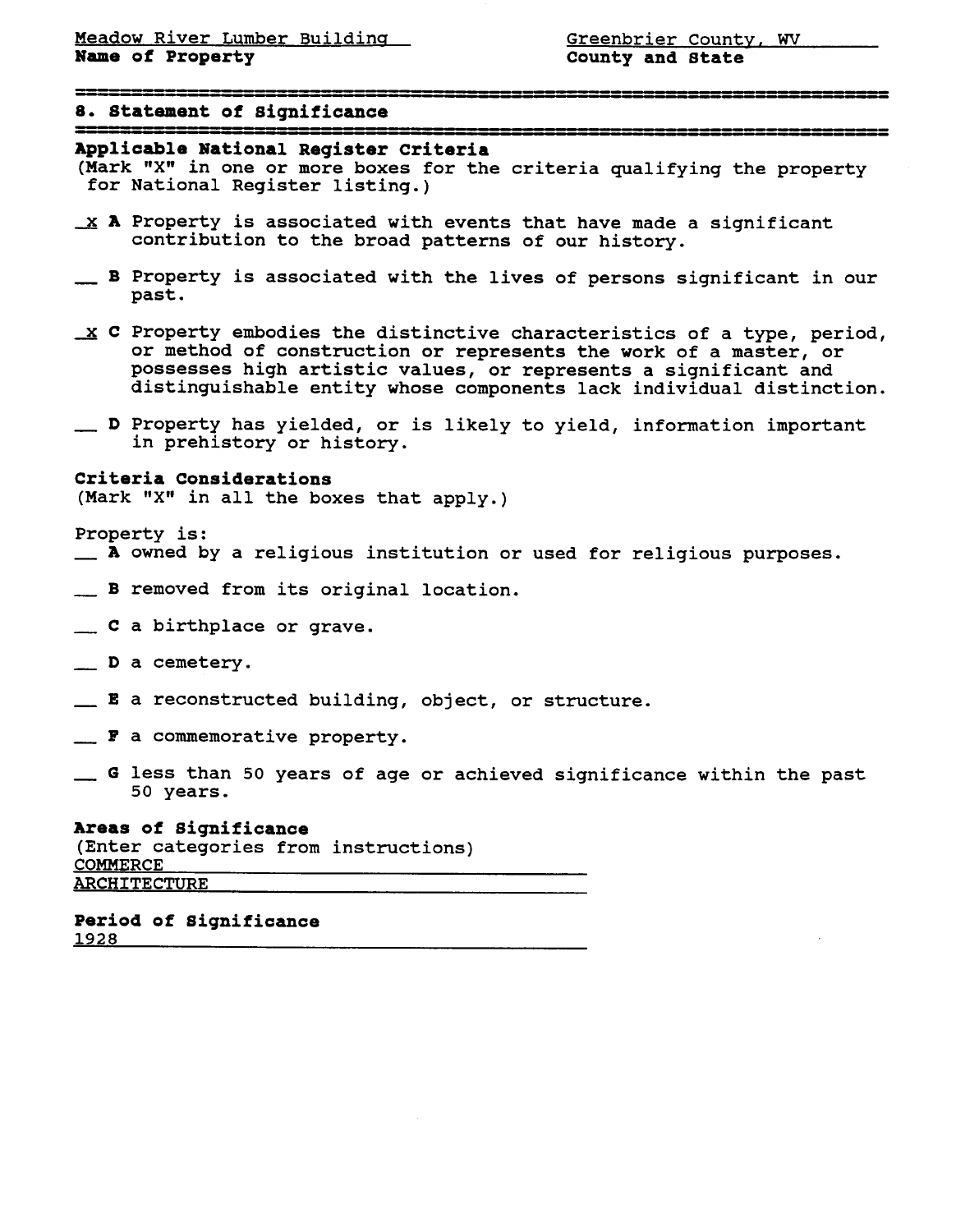Meadow River Lumber Building **Name of Property** 

Greenbrier Countv. WV **County and State** 

**Significant Dates 1928** 

# **Significant Person**

(Complete if Criterion B is marked above) **N/A** 

# **Cultural Affiliation**

# **Architect/Builder**

Meadow River Lumber Company

### **Narrative Statement of Bignificance**

(Explain the significance of the property on one or more continuation sheets. )

9. Major Bibliographical References

========== -----------------

#### **Bibliography**

(Cite the books, articles, and other sources used in preparing this form on one or more continuation sheets.)

# **Previous documentation on file (NPS):**

- preliminary determination of individual listing (36 CFR 67) has been requested.
- previously listed in the National Register
- previously determined eligible by the National Register
- designated a National Historic Landmark
- recorded by Historic American Buildings Survey - recorded by Historic American Engineering Record #

**Primary location of additional data:** 

- State Historic Preservation Office
- \_ Other State agency
- \_ Federal agency
- <sub>-</sub> Federal agency<br><sub>-</sub> Local government<br>- University \_ Local govern<br>\_ University<br>. <sup>otbor</sup>
- University<br>**x** Other
- 

Name of Repository: West Virginia State Fair Fairlea, WV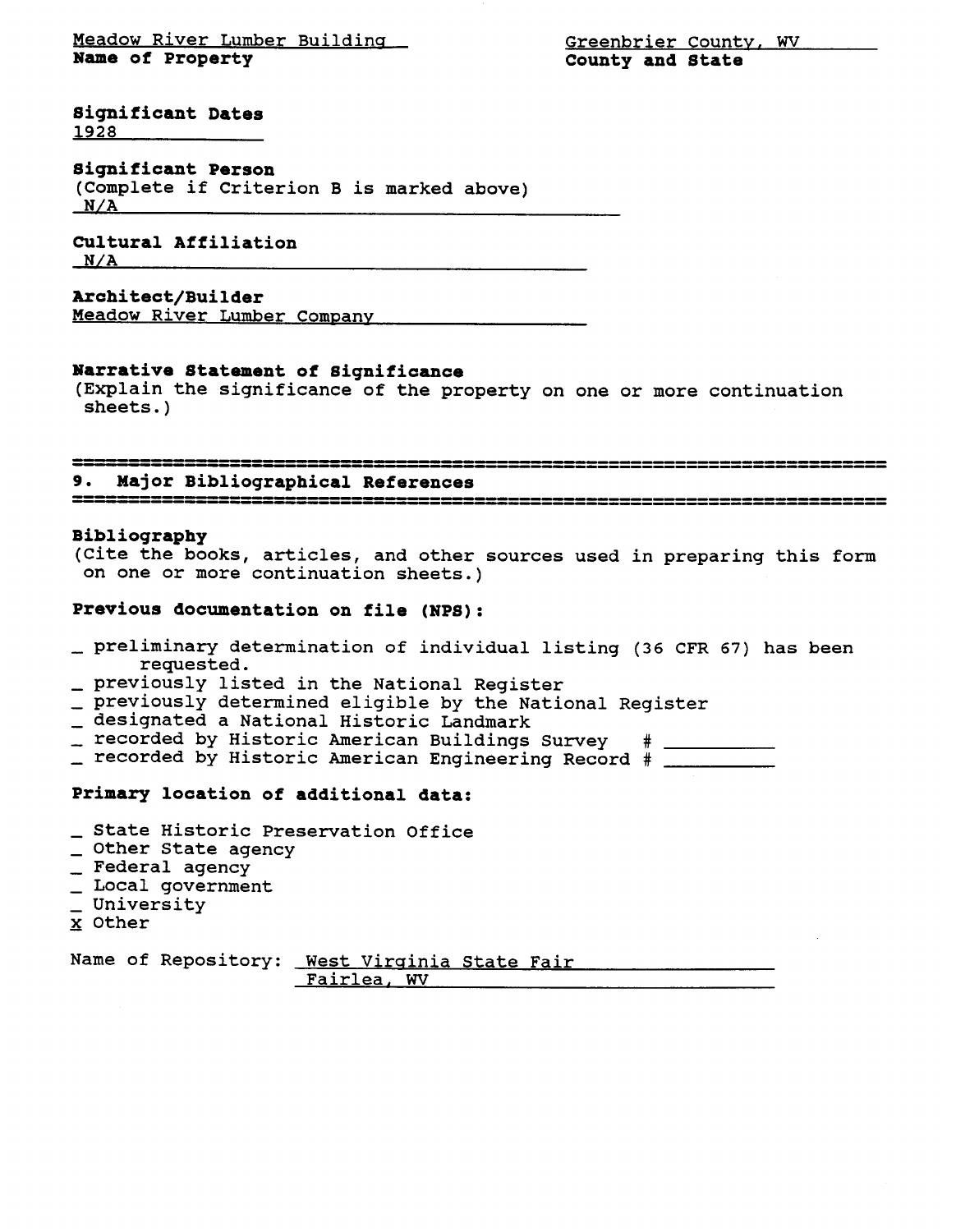$\label{eq:2.1} \mathcal{L}(\mathcal{L}(\mathcal{L})) = \mathcal{L}(\mathcal{L}(\mathcal{L}))$ 

 $\sim 10^{-10}$ 

| Meadow River Lumber Building<br>Name of Property |                        |                                                       | Greenbrier County, WV<br>County and State                                                                     |  |  |  |  |
|--------------------------------------------------|------------------------|-------------------------------------------------------|---------------------------------------------------------------------------------------------------------------|--|--|--|--|
|                                                  | 10. Geographical Data  |                                                       |                                                                                                               |  |  |  |  |
|                                                  |                        | Acreage of Property: Less than one acre               |                                                                                                               |  |  |  |  |
|                                                  |                        |                                                       | UTM References (Place additional UTM references on a continuation sheet.)                                     |  |  |  |  |
|                                                  | 17 547330 4181050      | Zone Easting Northing                                 | Lewisburg Quad Map                                                                                            |  |  |  |  |
|                                                  |                        | Verbal Boundary Description                           | (Describe the boundaries of the property on a continuation sheet.)                                            |  |  |  |  |
|                                                  | Boundary Justification |                                                       | (Explain why the boundaries were selected on a continuation sheet.)                                           |  |  |  |  |
|                                                  | 11. Form Prepared By   |                                                       |                                                                                                               |  |  |  |  |
|                                                  |                        | with Katherine Jourdan, National Register Coordinator | Name/Title: Marlene Ferquson, Assistant Manager of State Fair                                                 |  |  |  |  |
|                                                  |                        |                                                       |                                                                                                               |  |  |  |  |
|                                                  |                        | Organization: WV SHPO<br>SHPO                         | Date: 30 May 1997                                                                                             |  |  |  |  |
|                                                  |                        |                                                       | Street & Number: 1900 Kanawha Blvd East __ Telephone: 304/558-0220                                            |  |  |  |  |
| <b>Property Owner</b>                            |                        |                                                       |                                                                                                               |  |  |  |  |
|                                                  |                        |                                                       | (Complete this item at the request of SHPO or FPO.)                                                           |  |  |  |  |
|                                                  |                        |                                                       | Name: State Fair of West Virginia Manuson Communications of New York Chamber and New York Chamber and State T |  |  |  |  |
|                                                  |                        |                                                       | Street & Number: P.O. Box 986 Telephone: 304/645-1090                                                         |  |  |  |  |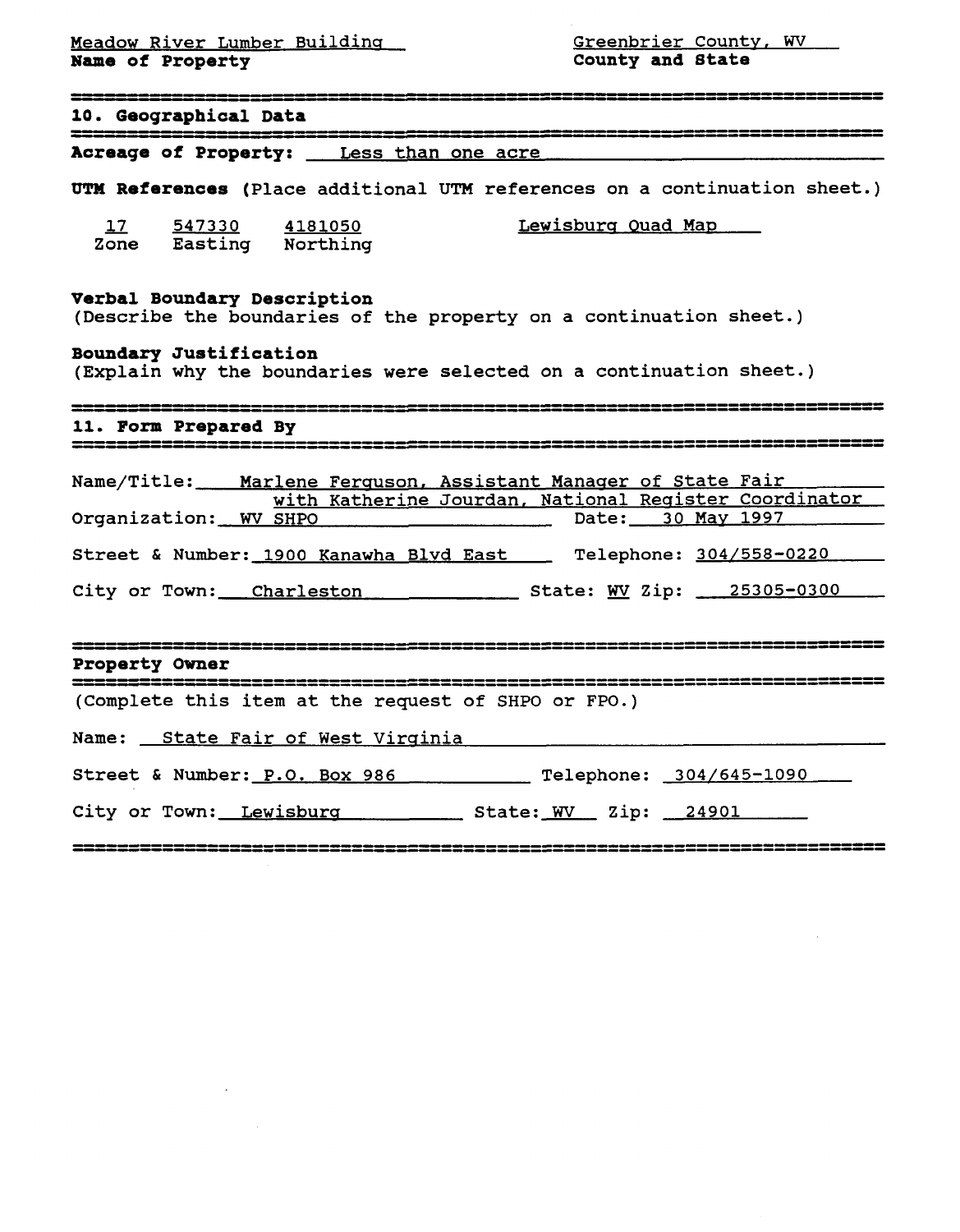**NATIONAL REGISTER OF HISTORIC PLACES CONTINUATION SHEZT** 

|                       |  | Meadow River Lumber Building |        | Greenbrier County, WV |  |
|-----------------------|--|------------------------------|--------|-----------------------|--|
| <b>Section number</b> |  |                              | Page 2 |                       |  |

The Meadow River Lumber Company Building is located along a side<br>exhibit halls on the State Fairgrounds of West Virginia. This lane of exhibit halls on the State Fairgrounds of West Virginia. small one-room building has characteristics of the popular Bungalow style. It was constructed in 1928 as a showcase of the Meadow River Lumber Company's products.

The frame building is one story in height with a small center front gable rising from the roofline. The building sits on brick piers above an open crawl space. A center gable dormer breaks the front of the asphalt<br>gable roof, and there are small rectangular vents in each gable end. The gable roof, and there are small rectangular vents in each gable end. front facade has a full porch with four tapered wood posts and a wooden deck.

An early advertisement in a "Greenbrier Valley Fair" Premium booklet shows that the porch posts were once half their length and sat on brick supports. These brick supports once served as foundation piers for the front facade. At some point the house was rotated on its piers to face a side paved lane. It is suspected that the porch posts were changed at this time since the brick supports would have been broken by the move. The "x" railing may also have been removed at the same time.

The front elevation has a center single bay, or doorway, and side lights with beveled vertical lights popular in the Bungalow house styles of the time. The side elevations have paired 3/1 double-hung sash windows. The gable ends and the front dormer have wood shingles with alternating rows of flat and pointed shingles. Low brackets are under the eaves of the house. The rear has low horizontal three light windows which once flanked the chimney. The brick chimney was removed when the house was rotated, and the exterior wall of the house covered with siding.

The interior has one room with a wooden floor and plaster walls. Along the rear wall is a center brick fireplace and hearth with flanking bookcases, again a popular feature in the Bungalow housing styles of the 1920s. The mantel and glass fronted paired bookcases were constructed of oak trim pieces reflecting the variety of trims produced by Meadow River Lumber Company. The mantel has broken panels with a dentil trim under the mantel shelf. The room also has a oak cove moulding at the ceiling line, two dado strips which encircle the walls at chair height and below the wall light fixtures, and a beveled baseboard. The room is complemented with four original side wall lights.

Constructed as a fair display to demonstrate the product line of the Meadow River Lumber Company, the building has remained on the fairgrounds since it was erected in 1928. The building remains intact except for the changes necessitated by the building's rotation on its piers.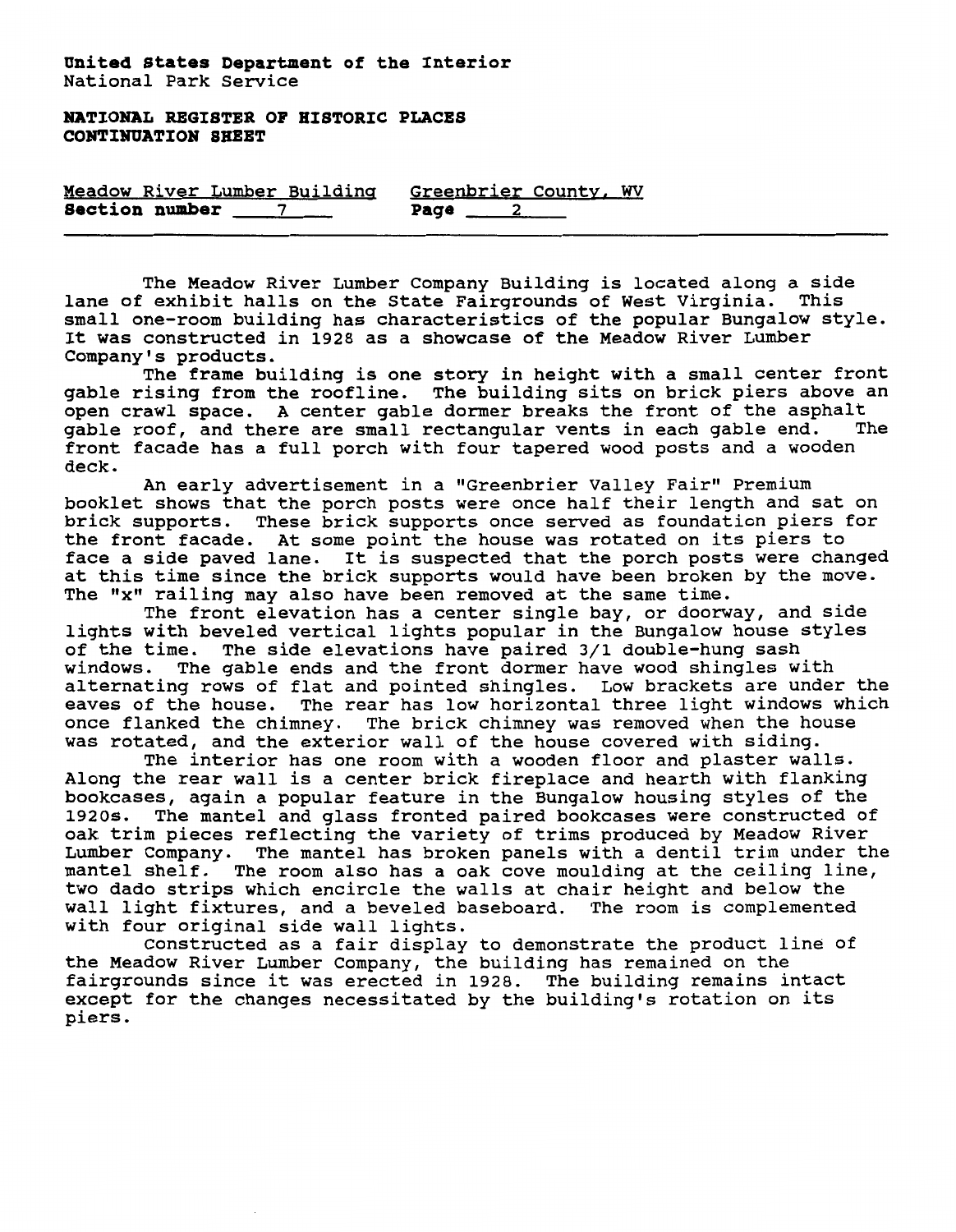**NATIONAL REGISTER OF HISTORIC PLACES CONTINUATION SHEET** 

|                       |  | Meadow River Lumber Building |      | Greenbrier County, WV |  |
|-----------------------|--|------------------------------|------|-----------------------|--|
| <b>Section number</b> |  |                              | Page |                       |  |

The Meadow River Lumber Company of Rainelle constructed this small building as.a sales showcase for their trims, moldings, and flooring for the Greenbrier Valley Fair in 1928. The building has remained a feature of the fairgrounds and is used for museum displays during the yearly state<br>fair week. The architecture reflects the building materials produced by The architecture reflects the building materials produced by the lumber company, including popular features in the housing styles of the time. The building is significant under Criteria A for Commerce and Criteria C for Architecture.

# **Meadow River Lumber Company**

The Meadow River Lumber Company ("MERILUCO") was founded in 1906 by two brothers, Thomas and John Raine in a valley at the foot of Sewell Mountain in Greenbrier County. The town of Rainelle developed near the site and took its name from the brothers. The two brothers pioneered the use of the band saw and in time the firm became the largest mill producing hardwood materials in the world, with three band saws operating under one<br>roof. At its peak, the mill averaged about 20 million board feet per year At its peak, the mill averaged about 20 million board feet per year and employed about 500 people.

Wood flooring was the major Meadow River product. However, the planing mill division made many types of wood trim, including stair treads and risers, baseboards, window frames, door jambs, and molding. Beginning in 1932, the mill produced millions of hardwood heels for women's shoes over a 30 year period, and at some point produced ship beams. Some of their most unusual products include chestnut coffins, special crates for glass, white ash frames for Packard cars, and maple for Ford car bodies.

Records show that Meadow River operated a successful furniture division until labor shortages during World War I1 forced it to close. The mill was documented by **HABS/HAER** before being demolished in 1975.

### **Greenbrier Fair develops into State Fair**

The first record of a small fair in Lewisburg appeared in the form of a letter in 1858 from O.W. Kittinger of Alderson, **WV.** He wrote, "I saw there many fine horses, cattle, sheep an hogs confined in rail pens". This first Greenbrier County Fair was small and consisted only of one main building which housed products produced on local farms.

More than a decade passed before the next fair was held in Lewisburg in 1869, and another eight years until one was held in Alderson, in 1877. Fairs were held in 1892 and 1893 on the outskirts of the growing town of Lewisburg, on the road to the railroad boom town of Ronceverte. For the first time, the category of industry was added to agriculture during the "Greenbrier Industrial Exposition". The popularity of these fairs and various exhibitions led to the development of the Shorthorn Association show organized by the cattlemen of the Greenbrier Valley region. This exhibition was held in 1917 on the Watts Farm, located about a mile west of the present fairgrounds. After three successful shorthorn shows, a local group of public spirited men decided that an annual fair should be held in Greenbrier County between Ronceverte and Lewisburg.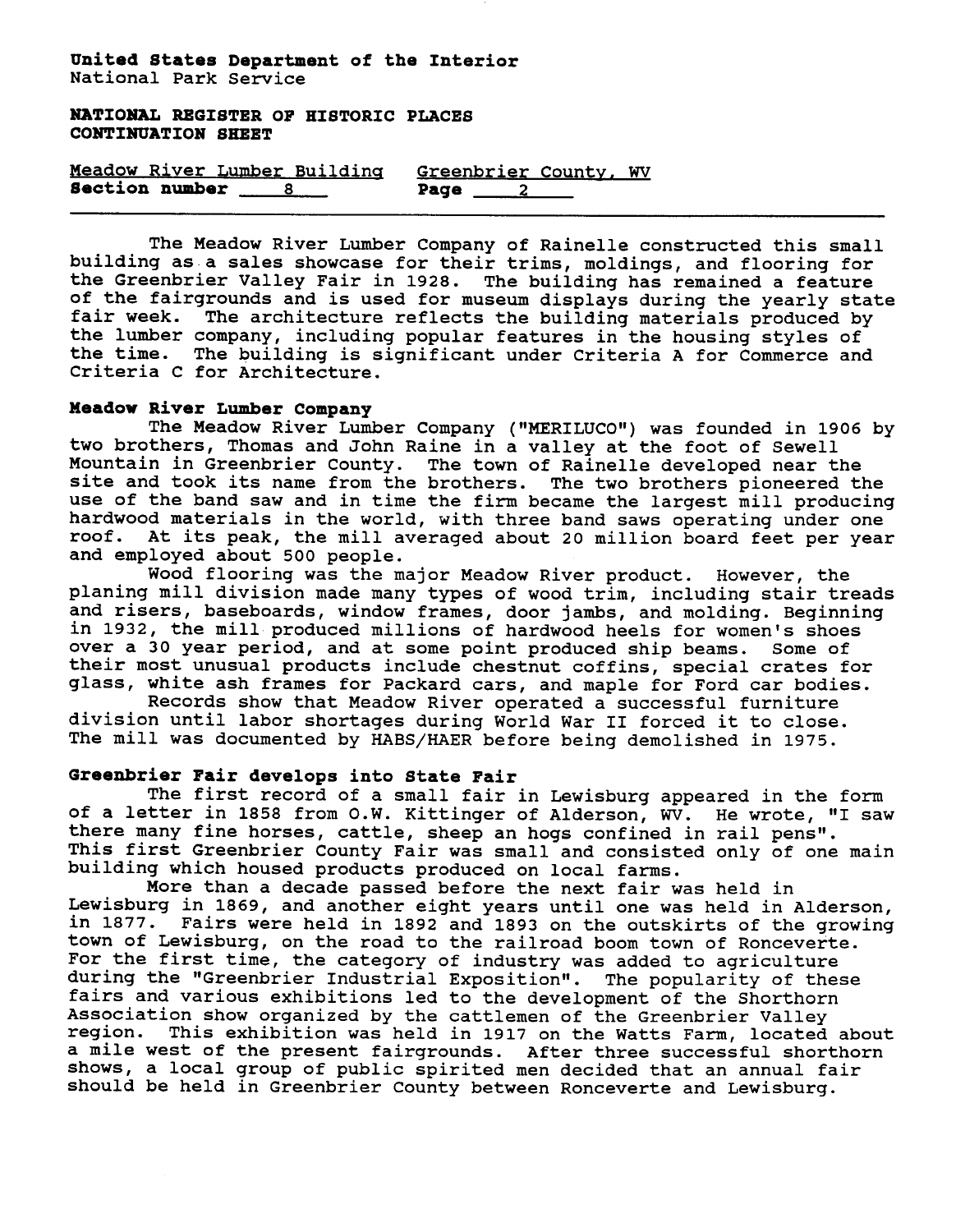**NATIONAL REGISTER OF HISTORIC PLACES CONTINUATION SHEET** 

|                       |  | Meadow River Lumber Company |      | Greenbrier County, WV |  |
|-----------------------|--|-----------------------------|------|-----------------------|--|
| <b>Section number</b> |  |                             | Page |                       |  |

On March 19, 1921, the Greenbrier Valley Fair was chartered. The original incorporators decided from the start that the fair would be a nonprofit organization, meaning all monies made by the corporation would go directly back into the fair for employment, improvements on the grounds, new exhibits each year, and other areas that required financial support. In 1941, the board appealed to the State Legislature to be recognized as the State Fair and realizing the unparalleled popularity of the event, the legislature passed an act proclaiming it the State Fair of West Virginia.

# **Meadow River Lumber Company Building**

Constructed in 1928 by the Meadow River Lumber Company at the Greenbrier Valley Fair, this building now houses the State Fair museum. Originally the building was a sales "showcase" for Meadow River's most important products - trims, moldings, and flooring for houses. Meadow River was an important part of the fair and continued to exhibit through the 1930s. When first constru'cted, the house faced north and was located adjacent to its present site. Photo documentation shows that it was eventually moved to face east. The chimney was removed at that time as well as part of the porch fence and brickwork.

The architecture of the building is significant as an expression of the materials produced by the Meadow River Lumber Company. Erected by the company workmen, the building is comprised of lumber and trim produced by<br>the firm. The building follows a simple house plan, including some of the The building follows a simple house plan, including some of the features found in the Bungalow styles of the 1920s. This includes the exterior door with its vertical lights and side lights, and the center fireplace with flanking bookcases.

Used by the Meadow River Lumber Company for many years the building developed into a space appropriate for museum exhibits. Each year exhibits of artifacts interpreting the fair history are exhibited in display cases or in the building's bookcases. The building is also called the State Fair Museum.

#### **Summary**

The Meadow River Lumber Company Building supports the notion that fairs have and will continue to be a showcase of trade and commerce. Furthermore, it is a reminder of the tremendous impact that Meadow River Lumber Company once had on Greenbrier County's economy.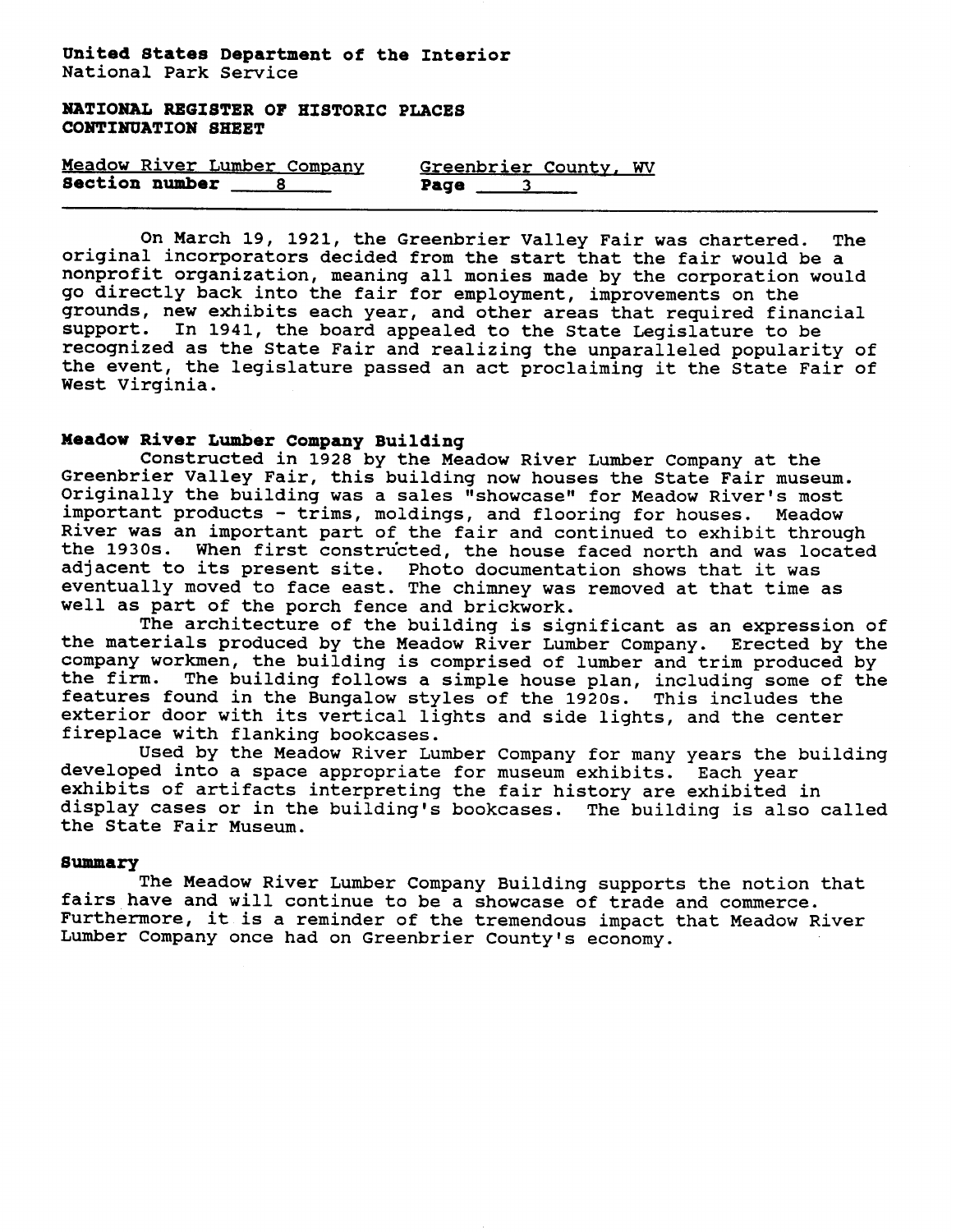**NATIONAL REGISTER OF HISTORIC PLACES CONTINUATION SHEET** 

| Meadow River Lumber Company | Greenbrier County, WV |  |
|-----------------------------|-----------------------|--|
| <b>Section number</b>       | Page                  |  |

#### **Bibliography**

- Crookshanks, Ben, "Nothing but Hardwood, The Meadow River Lumber Company", GOLDENSEAL, Volume 17, Number **4,** Winter 1991.
- 19PREMIUM LIST GREENBRIER VALLEY FAIR," archives of State Fair of West Virginia, August 1928.
- "Historical Booklet Greenbrier County 160th Anniversary 1778-1938", pp 23, **35.**
- Donnelly, Shirley, "Yesterday and Today" #395 "Cattle, Timber Built The Rainelle Area", BECKLEY POST, no date.
- Rice, Otis K. A HISTORY OF GREENBRIER COUNTY. Lewisburg, WV: Greenbrier Historical Society, 1986.

Zembala, Dennis M., HABS-HAER REPORT AND DRAWINGS, 1974.

Interview by Marlene Ferguson, Assistant Manager State Fair of WV, with Mr. Ron Thompson, Rainelle, WV, April 8, 1997.

**Section number** 10 **Page 2** 

### **Boundary Description**

The property boundary includes the site of the building, and approximately five **(5)** feet around the perimeter of the foundation.

# **Boundary Justification**

This is the only building on the fairgrounds associated with the Meadow River Lumber Company Building.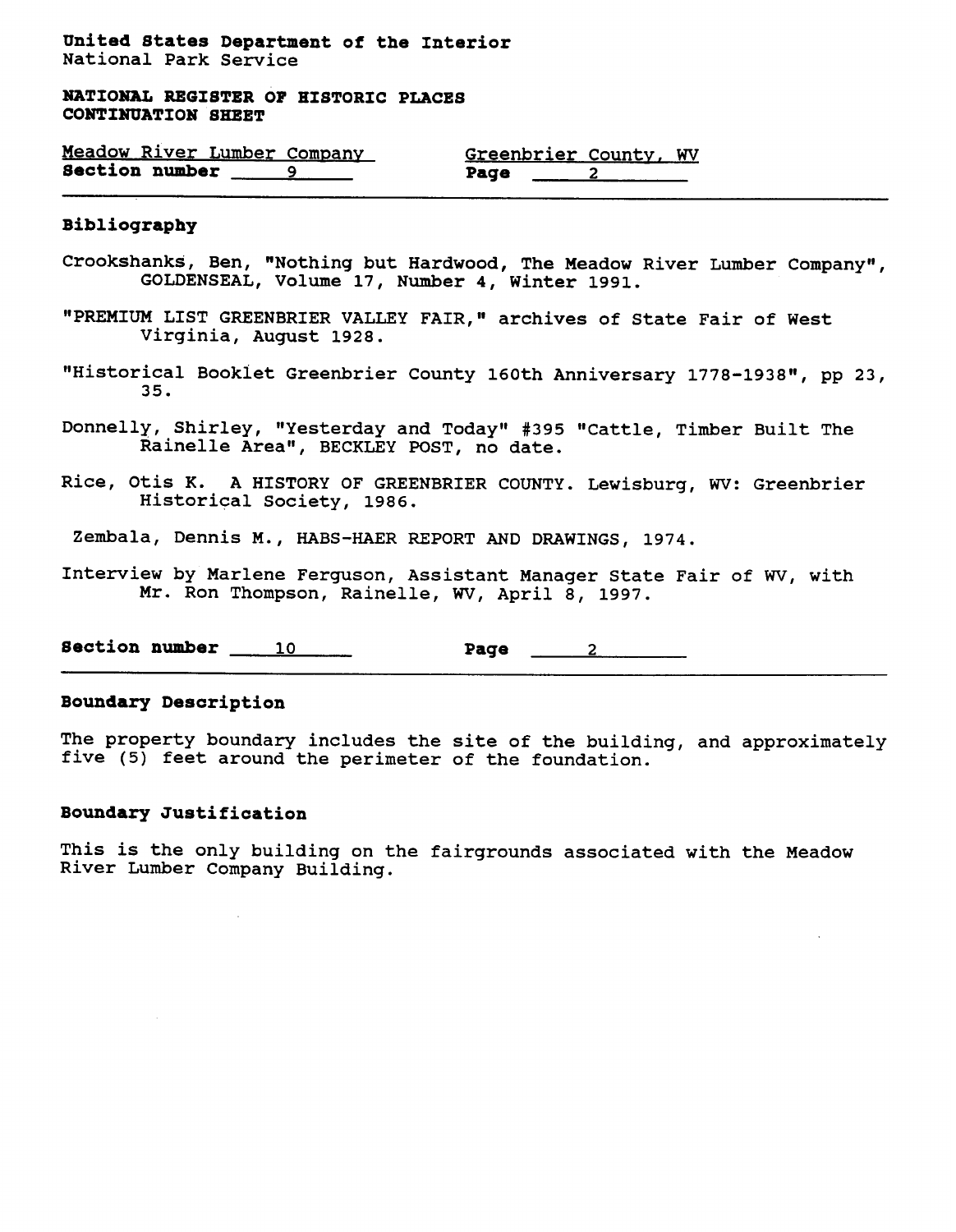**MATIOMAL REGISTER OF HISTORIC PLACES CONTI#1IIATION SHEET** 

| Meadow River Lumber Company |              | Greenbrier County, WV |  |
|-----------------------------|--------------|-----------------------|--|
| <b>Section number</b>       | <b>PHOTO</b> | Page                  |  |

**Name** : **Meadow River Lumber Company Building Address** : **State Fairgrounds of West Virginia**  City: Fairlea, WV<br>County: Greenbrier **County** : **Greenbrier County** 

**Photographer: Katherine Jourdan** 

**Date** : **April 24, 1997** 

- **Negatives: WV SHPO, Charleston, WV**
- **Photo 1 of 7: Front Facade, east side Camera looking west**
- **Photo 2 of 7: Building site on fairgrounds Camera looking southwest**
- **Photo 3. of 7** : **South Facade Camera looking northeast**
- **Photo 4 of 7: West Facade Camera looking east**
- **Photo 5 of 7: Interior view of fireplace Camera looking southwest**
- **Photo 6 of 7: Interior view of fireplace wall Camera looking northwest**
- **Photo 7 of 7: Interior view of doorway Camera looking east**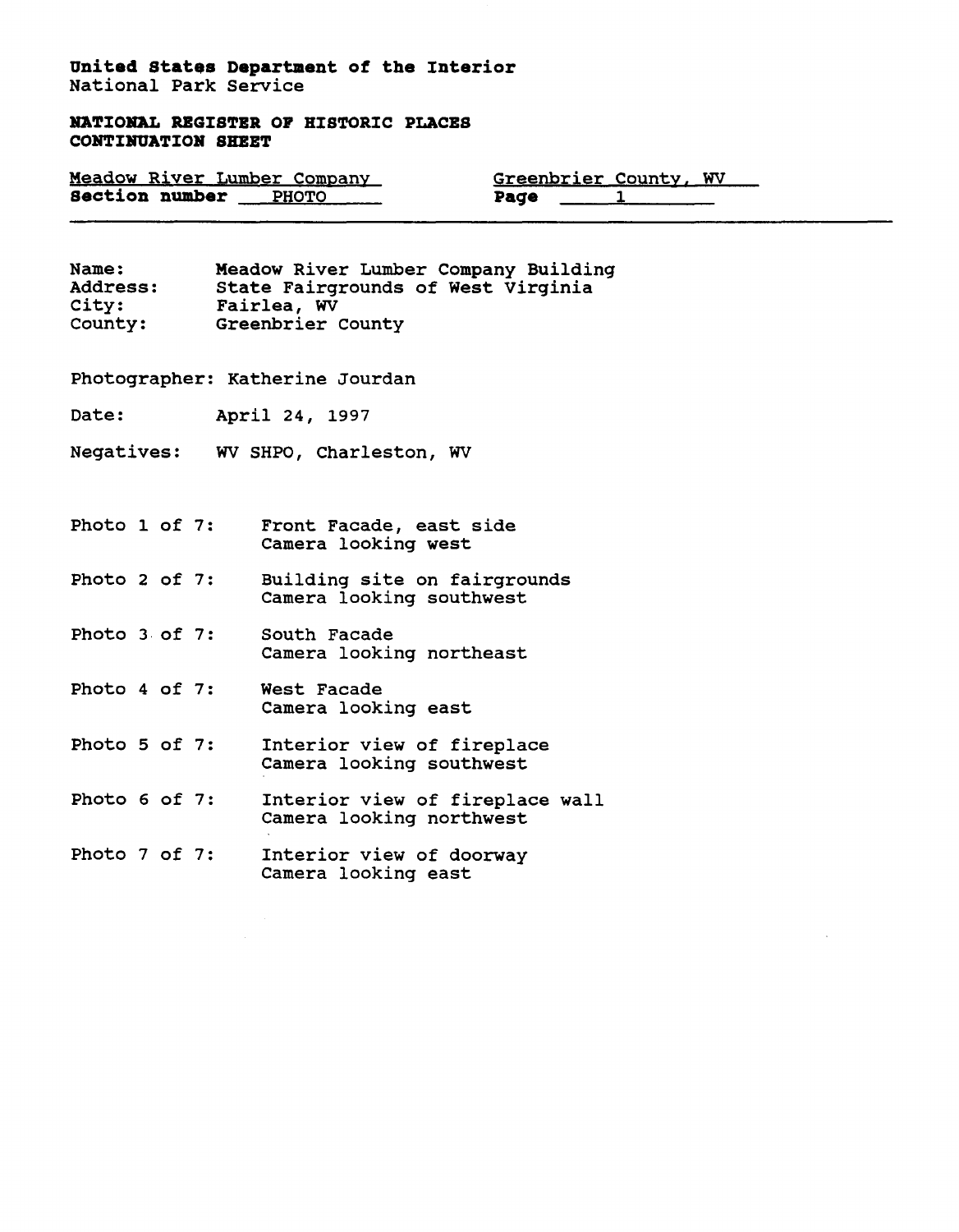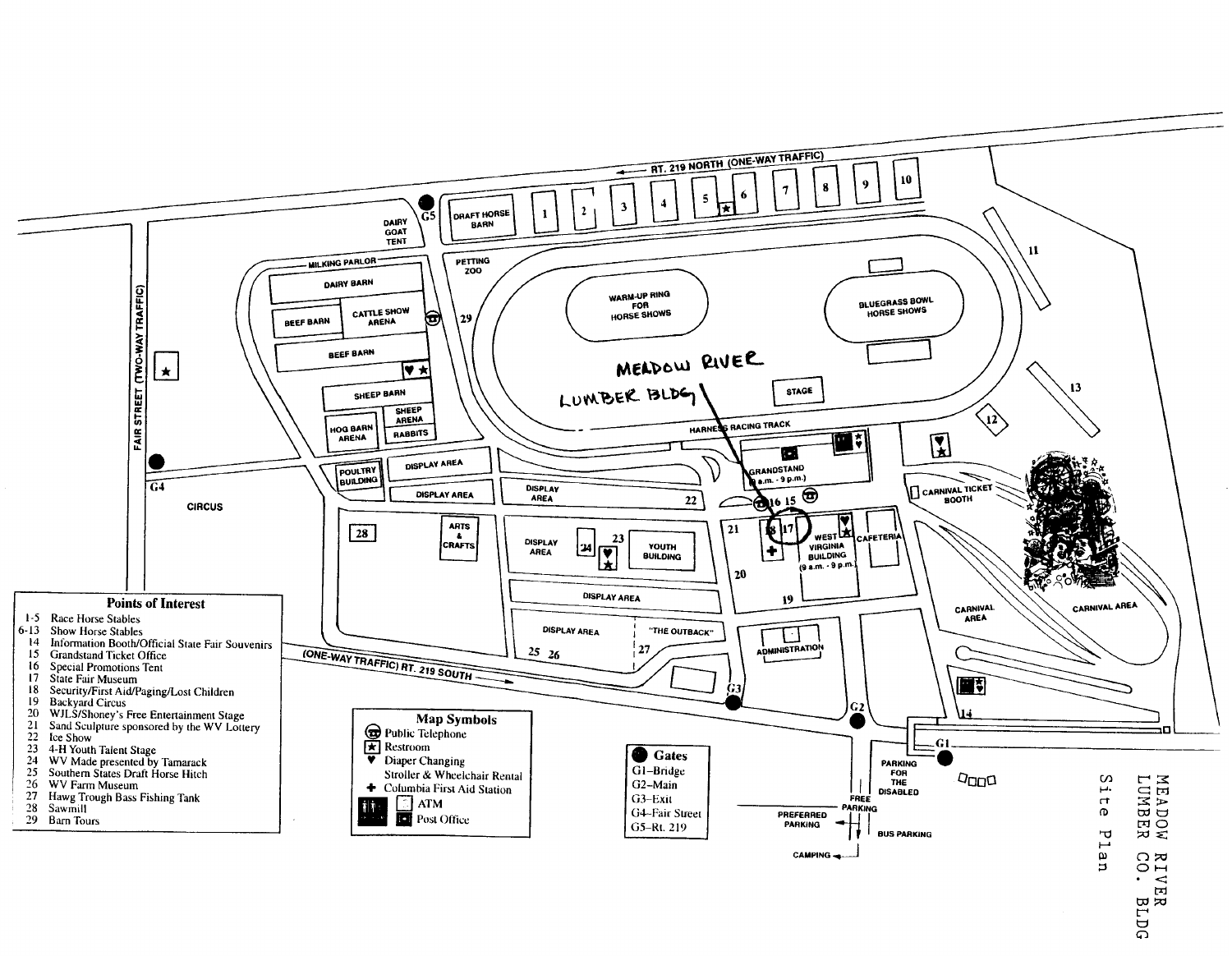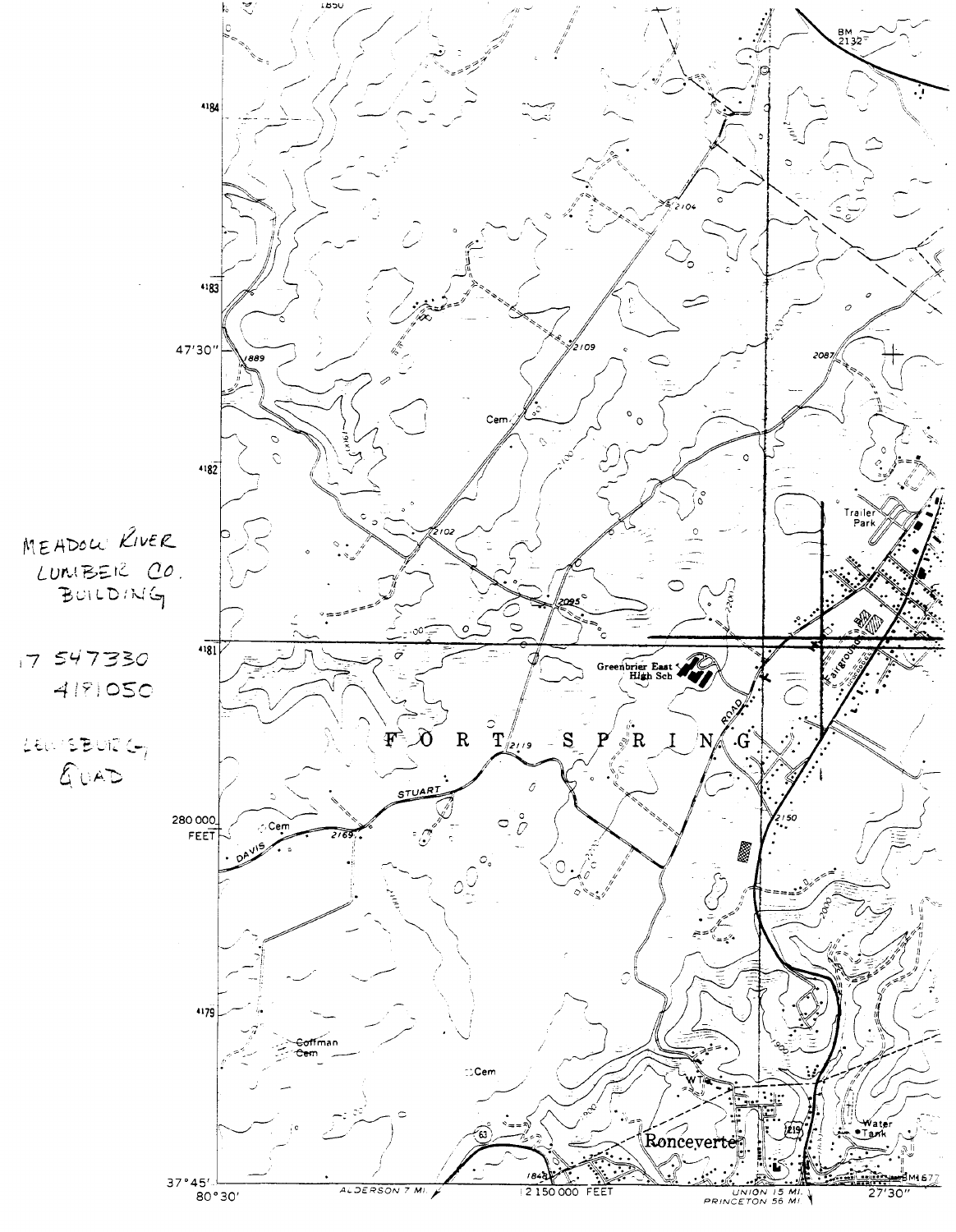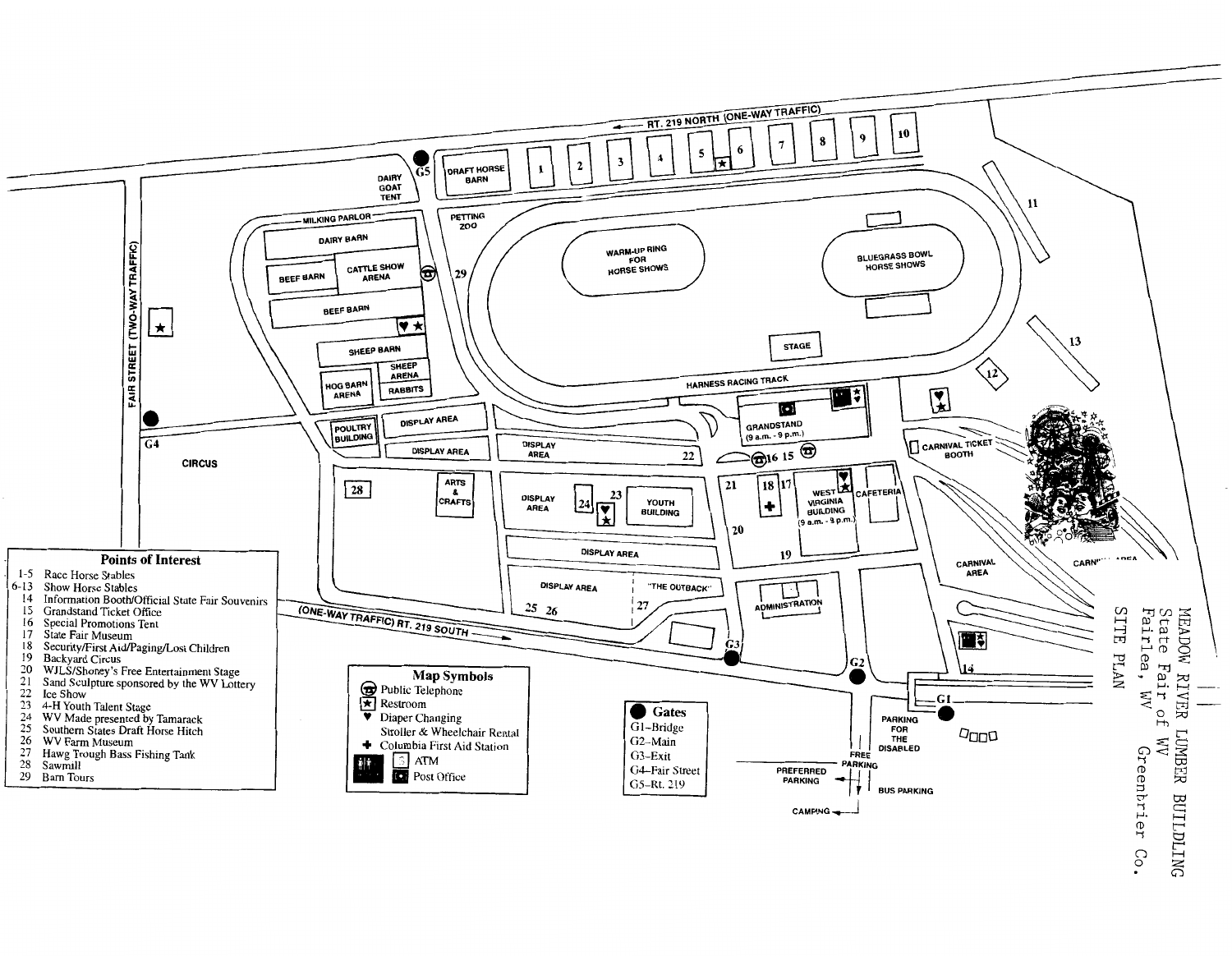